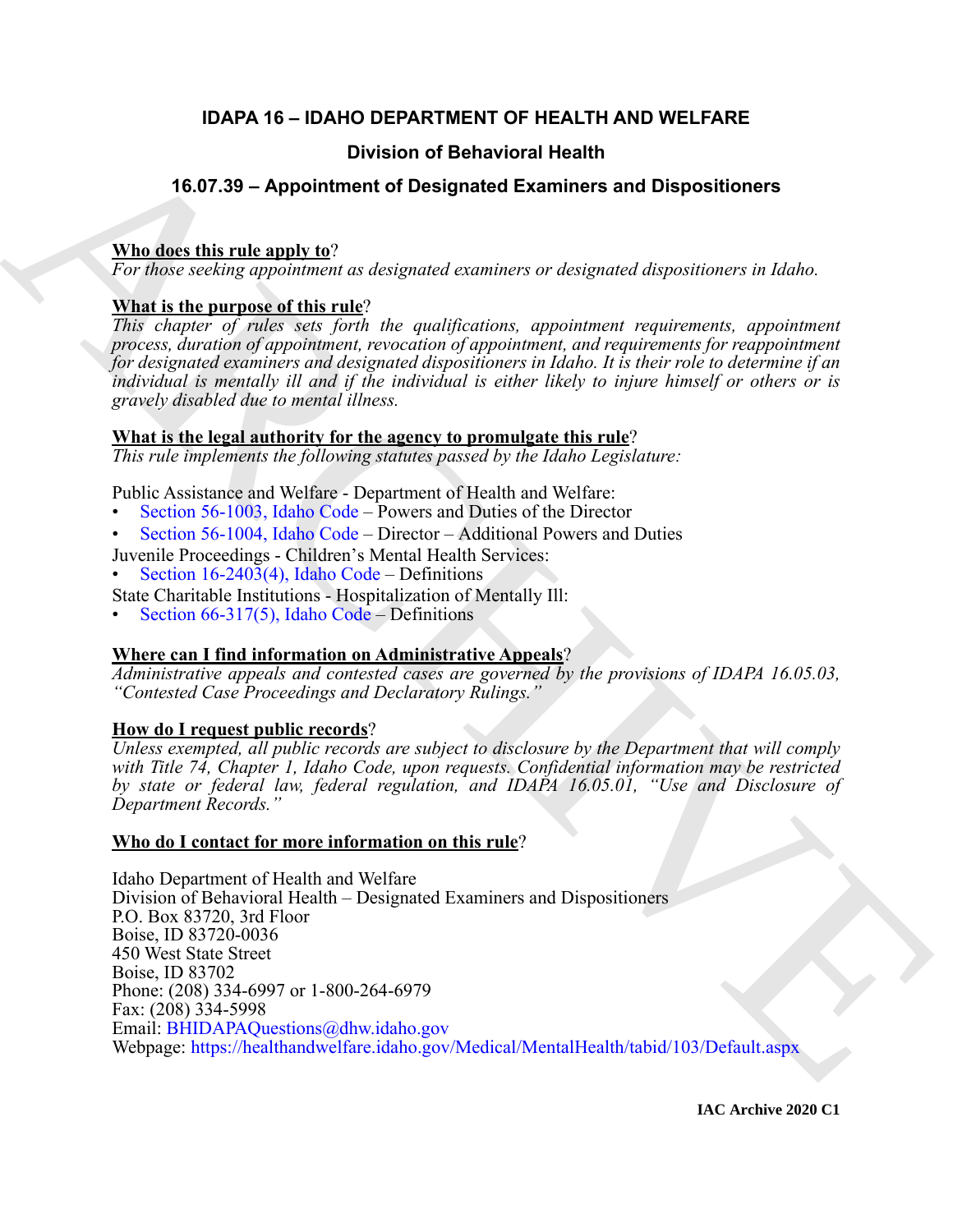# *Table of Contents*

# **16.07.39 – Designated Examiners and Dispositioners**

| 200. Minimum Qualifications And Requirements For Appointment                                                                       |  |
|------------------------------------------------------------------------------------------------------------------------------------|--|
|                                                                                                                                    |  |
|                                                                                                                                    |  |
| 300. Minimum Qualifications And Requirements For Appointment                                                                       |  |
|                                                                                                                                    |  |
| 400. Process And Procedure For Applicants Seeking Consideration<br>For An Initial Appointment As A Designated Examiner, Designated |  |
|                                                                                                                                    |  |
|                                                                                                                                    |  |
| 500. Duration Of Appointment As Designated Examiner                                                                                |  |
|                                                                                                                                    |  |
| 600. Process And Procedure For Applicants Seeking Consideration For<br>Reappointment As A Designated Examiner Or Designated        |  |
|                                                                                                                                    |  |
|                                                                                                                                    |  |
| 700. Revocation Of Appointment As Designated Examiner                                                                              |  |
|                                                                                                                                    |  |
|                                                                                                                                    |  |
|                                                                                                                                    |  |
|                                                                                                                                    |  |
|                                                                                                                                    |  |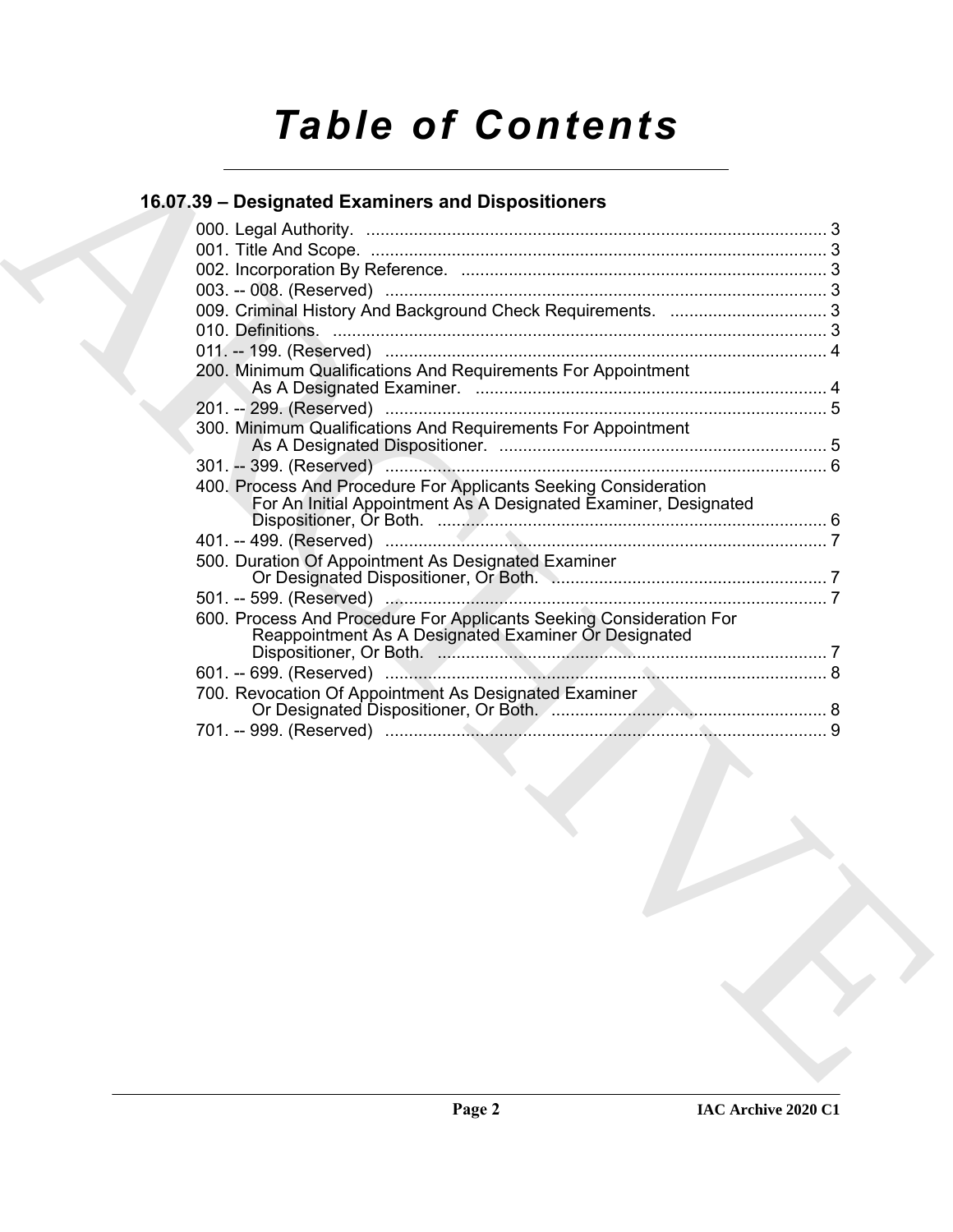#### **16.07.39 – DESIGNATED EXAMINERS AND DISPOSITIONERS**

#### <span id="page-2-16"></span><span id="page-2-1"></span><span id="page-2-0"></span>**000. LEGAL AUTHORITY.**

Under Sections 16-2403 and 66-317, Idaho Code, the Department is authorized to promulgate rules regarding who may be appointed as a designated examiner, a designated dispositioner, or both. Under Sections 56-1003 and 56- 1004, Idaho Code, the Director is authorized to adopt rules to supervise and administer a mental health program.

 $(3-29-10)$ 

### <span id="page-2-2"></span>**001. TITLE AND SCOPE.**

<span id="page-2-17"></span>

**01. Title**. These rules are titled IDAPA 16.07.39, "Designated Examiners and Dispositioners."

(3-20-20)

**02. Scope**. This chapter of rules sets forth the qualifications, appointment requirements, appointment process, duration of appointment, revocation of appointment, and requirements for reappointment for designated examiners and designated dispositioners in Idaho. (3-29-10) examiners and designated dispositioners in Idaho.

#### <span id="page-2-15"></span><span id="page-2-3"></span>**002. INCORPORATION BY REFERENCE.**

Land, Societies (1930) and 66-511, labor Cost, the Dependment in methods of parameters (1931) and 1931. The state of the state of the state of the state of the state of the state of the state of the state of the state of American Psychiatric Association: Diagnostic and Statistical Manual of Mental Disorders, Fifth Edition, (DSM-5) Washington, DC, American Psychiatric Association, 2013, is hereby incorporated by reference under this chapter of rules. Copies of the manual are available from the American Psychiatric Association, 1000 Wilson Boulevard, Suite 1825, Arlington, VA 22209-3901. A copy of the manual is also available for public review at the Department of Health and Welfare, 450 West State Street, Boise, Idaho, 83702. (3-20-20)

#### <span id="page-2-4"></span>**003. -- 008. (RESERVED)**

#### <span id="page-2-7"></span><span id="page-2-5"></span>**009. CRIMINAL HISTORY AND BACKGROUND CHECK REQUIREMENTS.**

Each individual who works directly with children or vulnerable adults as described in Section 39-5302, Idaho Code, and who is seeking appointment as a designated examiner or designated dispositioner, or both, must comply with the provisions in IDAPA 16.05.06, "Criminal History and Background Checks." (3-29-10)

**01. Criminal History And Background Check Requirement -- Initial Appointment**. The criminal history and background check requirements for applicants seeking consideration for an initial appointment as a designated examiner, designated dispositioner, or both, are found under Subsection 400.02 of these rules. (3-29-10)

**02. Criminal History And Background Check Requirement -- Reappointment**. The criminal history and background check requirements for applicants seeking consideration for reappointment as a designated examiner, designated dispositioner, or both, are found under Subsection 600.02 of these rules. (3-29-10)

### <span id="page-2-8"></span><span id="page-2-6"></span>**010. DEFINITIONS.**

For the purposes of these rules, the following terms are used as defined below: (3-29-10)

<span id="page-2-9"></span>**01. Clinical Nurse Specialist, Licensed**. An individual licensed as a Clinical Nurse Specialist in accordance with Title 54, Chapter 14, Idaho Code, and IDAPA 24.34.01, "Rules of the Idaho Board of Nursing."  $(3-29-10)$ 

<span id="page-2-10"></span>**02. Clinical Professional Counselor, Licensed (LCPC)**. An individual licensed in accordance with Title 54, Chapter 34, Idaho Code, and IDAPA 24.15.01, "Rules of the Idaho Licensing Board of Professional Counselors and Marriage and Family Therapists." (3-29-10)

**03. Clinical Social Worker, Licensed (LCSW)**. An individual licensed in accordance with Title 54, Chapter 32, Idaho Code, and IDAPA 24.14.01, "Rules of the State Board of Social Work Examiners." (3-29-10)

<span id="page-2-14"></span><span id="page-2-13"></span><span id="page-2-12"></span><span id="page-2-11"></span>**04. Department**. The Idaho Department of Health and Welfare. (3-29-10)

**05. Designated Dispositioner**. In accordance with Section 66-317, Idaho Code, the practice of a designated dispositioner is professional in nature and requires specialized knowledge, training, and experience determining the appropriate location for care and treatment of involuntary patients. A designated dispositioner is a designated examiner employed by or under contract with the Department and designated by the Director. (3-29-10)

**Designated Examination**. An evaluation by an appointed mental health professional to determine if an individual is mentally ill and if the individual is either likely to injure himself or others or is gravely disabled due to mental illness.  $(3-29-10)$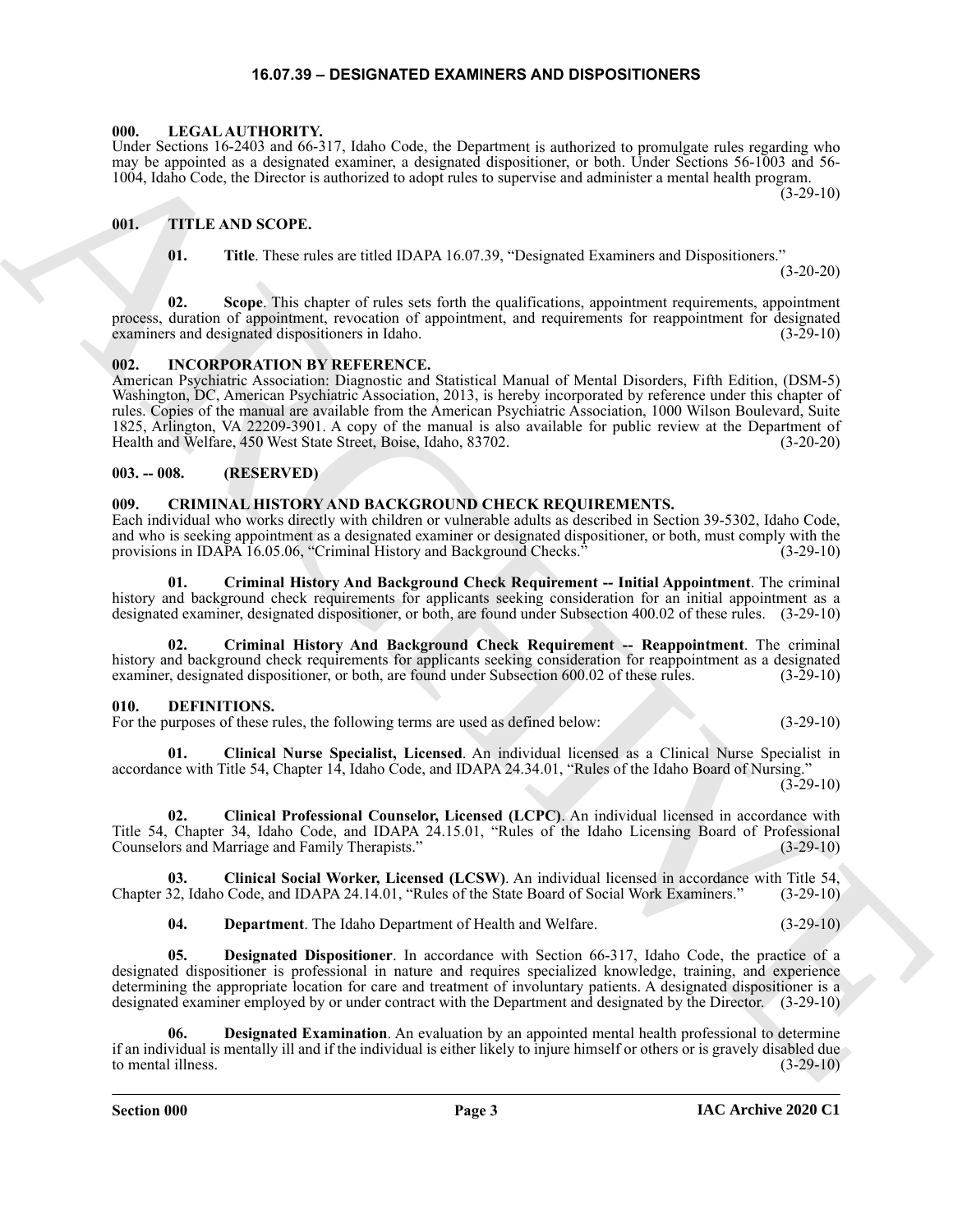### <span id="page-3-10"></span><span id="page-3-9"></span><span id="page-3-8"></span><span id="page-3-7"></span><span id="page-3-6"></span><span id="page-3-0"></span>**011. -- 199. (RESERVED)**

#### <span id="page-3-12"></span><span id="page-3-11"></span><span id="page-3-1"></span>**200. MINIMUM QUALIFICATIONS AND REQUIREMENTS FOR APPOINTMENT AS A DESIGNATED EXAMINER.**

<span id="page-3-5"></span><span id="page-3-4"></span><span id="page-3-3"></span><span id="page-3-2"></span>

|                                                                                    | <b>Department of Health and Welfare</b>                                                                                                                                                                                                                                                                                                                                                                                                                                          | <b>Designated Examiners &amp; Dispositioners</b> |             |
|------------------------------------------------------------------------------------|----------------------------------------------------------------------------------------------------------------------------------------------------------------------------------------------------------------------------------------------------------------------------------------------------------------------------------------------------------------------------------------------------------------------------------------------------------------------------------|--------------------------------------------------|-------------|
| 07.                                                                                | <b>Designated Examiner.</b> In accordance with Sections 16-2403 and 66-317, Idaho Code, the practice<br>of a designated examiner is professional in nature and requires specialized knowledge, training, and experience in the<br>diagnosis and treatment of mental illness. A designated examiner is a psychiatrist, psychologist, psychiatric nurse,<br>social worker, or such other mental health professional as may be designated in accordance with these rules. (3-29-10) |                                                  |             |
| 08.                                                                                | <b>Director.</b> The Director of the Idaho Department of Health and Welfare or their designee. (3-29-10)                                                                                                                                                                                                                                                                                                                                                                         |                                                  |             |
| 09.                                                                                | <b>Division.</b> The Department's Division of Behavioral Health.                                                                                                                                                                                                                                                                                                                                                                                                                 |                                                  | $(3-29-10)$ |
| 10.                                                                                | Marriage and Family Therapist, Licensed (LMFT). An individual licensed in accordance with<br>Title 54, Chapter 34, Idaho Code, and IDAPA 24.15.01, "Rules of the Idaho Licensing Board of Professional<br>Counselors and Marriage and Family Therapists."                                                                                                                                                                                                                        |                                                  | $(3-29-10)$ |
| 11.                                                                                | Masters of Social Work, Licensed (LMSW). An individual licensed in accordance with Title 54,<br>Chapter 32, Idaho Code, and IDAPA 24.14.01, "Rules of the State Board of Social Work Examiners."                                                                                                                                                                                                                                                                                 |                                                  | $(3-29-10)$ |
| 12.                                                                                | Nurse Practitioner, Licensed. An individual licensed as a Nurse Practitioner in accordance with<br>Title 54, Chapter 14, Idaho Code, and IDAPA 24.34.01, "Rules of the Idaho Board of Nursing."                                                                                                                                                                                                                                                                                  |                                                  | $(3-29-10)$ |
| 13.                                                                                | Physician, Licensed. An individual licensed to practice medicine, under Title 54, Chapter 18,<br>Idaho Code, and IDAPA 24.33.01, "Rules of the Board of Medicine for the Licensure to Practice Medicine and<br>Surgery and Osteopathic Medicine and Surgery in Idaho."                                                                                                                                                                                                           |                                                  | $(3-29-10)$ |
| 14.                                                                                | Professional Counselor, Licensed (LPC). An individual licensed in accordance with Title 54,<br>Chapter 34, Idaho Code, and IDAPA 24.15.01, "Rules of the Idaho Licensing Board of Professional Counselors and<br>Marriage and Family Therapists."                                                                                                                                                                                                                                |                                                  | $(3-29-10)$ |
| 15.<br>Examiners."                                                                 | Psychologist, Licensed. An individual licensed to practice psychology in Idaho under Title 54,<br>Chapter 23, Idaho Code, and as outlined by IDAPA 24.12.01, "Rules of the Idaho State Board of Psychologist                                                                                                                                                                                                                                                                     |                                                  | $(3-29-10)$ |
| $011. - 199.$                                                                      | (RESERVED)                                                                                                                                                                                                                                                                                                                                                                                                                                                                       |                                                  |             |
| 200.<br>MINIMUM<br><b>DESIGNATED EXAMINER.</b><br>qualifications and requirements: | <b>QUALIFICATIONS AND</b><br>To be appointed and practice as a designated examiner in Idaho, an applicant must meet the following minimum                                                                                                                                                                                                                                                                                                                                        | REQUIREMENTS FOR APPOINTMENT AS A                | $(3-29-10)$ |
| 01.                                                                                | Required License. Each applicant maintains their professional licensure for the duration of their<br>appointment and be one $(1)$ of the following:                                                                                                                                                                                                                                                                                                                              |                                                  | $(3-29-10)$ |
| a.                                                                                 | Licensed Physician;                                                                                                                                                                                                                                                                                                                                                                                                                                                              |                                                  | $(3-29-10)$ |
| b.                                                                                 | Licensed Psychologist;                                                                                                                                                                                                                                                                                                                                                                                                                                                           |                                                  | $(3-29-10)$ |
| c.                                                                                 | Licensed Clinical Nurse Specialist;                                                                                                                                                                                                                                                                                                                                                                                                                                              |                                                  | $(3-29-10)$ |
| d.                                                                                 | Licensed Nurse Practitioner;                                                                                                                                                                                                                                                                                                                                                                                                                                                     |                                                  | $(3-29-10)$ |
|                                                                                    |                                                                                                                                                                                                                                                                                                                                                                                                                                                                                  |                                                  | $(3-29-10)$ |
| e.                                                                                 | Licensed Clinical Professional Counselor (LCPC);                                                                                                                                                                                                                                                                                                                                                                                                                                 |                                                  |             |
| f.                                                                                 | Licensed Professional Counselor (LPC);                                                                                                                                                                                                                                                                                                                                                                                                                                           |                                                  | $(3-29-10)$ |
| g.                                                                                 | Licensed Clinical Social Worker (LCSW);                                                                                                                                                                                                                                                                                                                                                                                                                                          |                                                  | $(3-29-10)$ |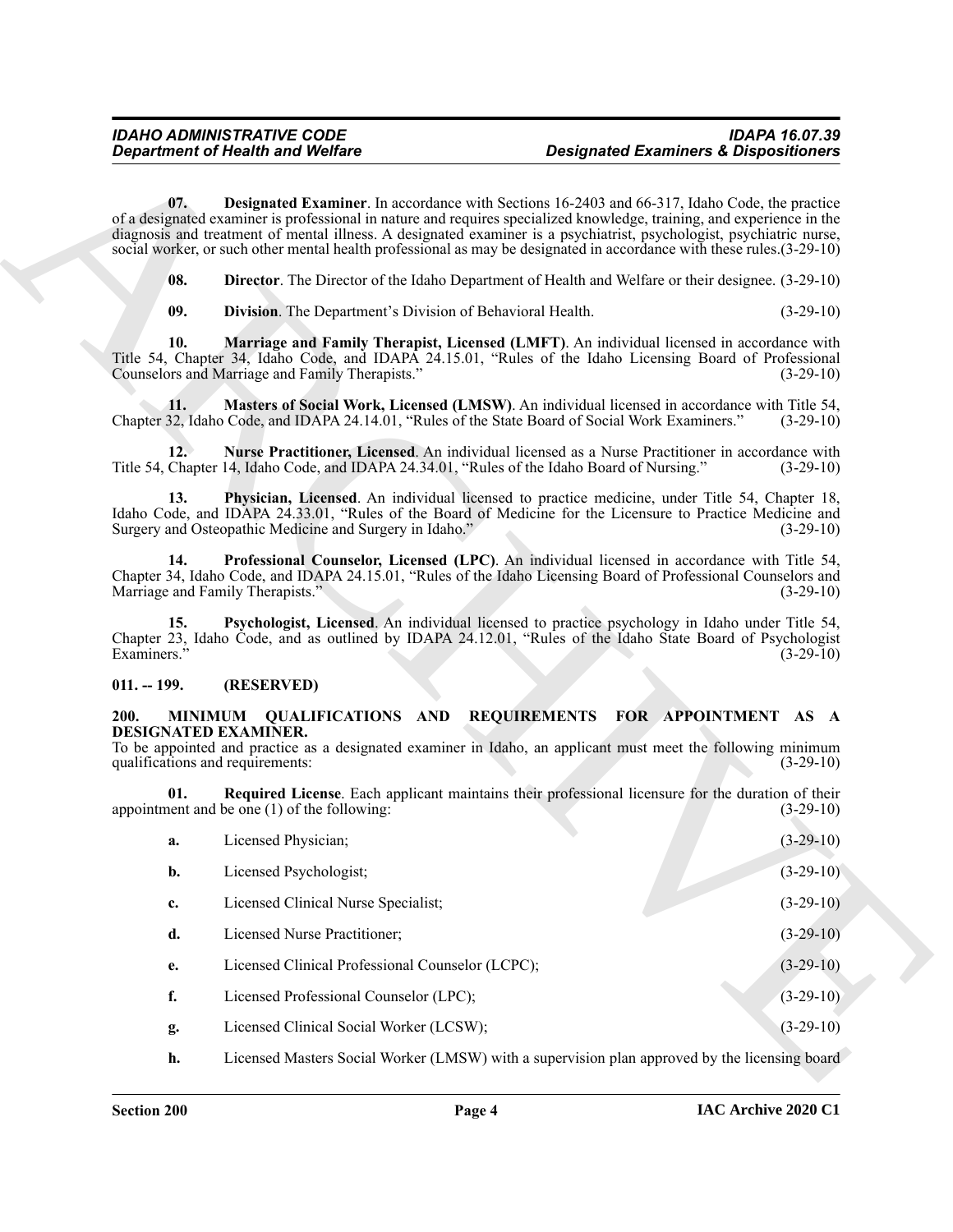in accordance with IDAPA 24.14.01, "Rules of the State Board of Social Work Examiners," Subsection 201.02;  $(3-29-10)$ 

<span id="page-4-5"></span>**i.** Licensed Marriage and Family Therapist (LMFT). (3-29-10)

**02. Required Experience and Abilities**. The Division will determine whether an applicant meets and demonstrates the following experience and abilities, based on the documentation provided by the applicant as required under Subsection 400.02 of these rules: (3-29-10)

At least two (2) years of post-master's degree experience in a clinical mental health setting which (3-29-10)  $i$  includes:  $(3-29-10)$ 

i. Assessment of the likelihood of danger to self or others, grave disability, capacity to give informed consent, and capacity to understand legal proceedings; (3-29-10)

ii. Use of DSM-5 diagnostic criteria; (3-20-20)

iii. Treatment of mental health disorders including knowledge of treatment modalities and experience applying treatment modalities in a clinical setting; and (3-29-10)

iv. An understanding of the differences between behavior due to mental illness which poses a substantial likelihood of serious harm to self or others or which may result in grave disability from behavior which does not represent such a threat or risk. (3-29-10) does not represent such a threat or risk.

**b.** Knowledge of and experience applying Idaho mental health law. This must include:  $(3-29-10)$ 

i. Experience that demonstrates understanding of the judicial process, including the conduct of nent hearings. (3-29-10) commitment hearings.

**Expansion of Nicolas Architecture Constraints Constraints Constraints Constraints Constraints Constraints Constraints Constraints Constraints Constraints Constraints Constraints Constraints Constraints Constraints Constr** ii. Experience preparing reports for the court and testifying before a court of law. Experience must demonstrate an ability to provide the court with a thorough and complete oral and written evaluation that addresses the standards and questions set forth in the law; and (3-29-10) (3-29-10)

| $\cdots$<br>Knowledge of a client's legal rights.<br>111. | $(3-29-10)$ |
|-----------------------------------------------------------|-------------|
|-----------------------------------------------------------|-------------|

<span id="page-4-6"></span>**03. Required Training**. Each applicant must have completed: (3-29-10)

**a.** A minimum of six (6) hours of training, provided by a Department-approved trainer, on the role of designated examiners and the processes used in fulfilling the responsibilities of designated examiners. (3-29-10)

**b.** A minimum of four (4) additional hours observing a designated examiner conducting a designated  $\alpha$  examination. (3-29-10)

### <span id="page-4-0"></span>**201. -- 299. (RESERVED)**

#### <span id="page-4-2"></span><span id="page-4-1"></span>**300. MINIMUM QUALIFICATIONS AND REQUIREMENTS FOR APPOINTMENT AS A DESIGNATED DISPOSITIONER.**

To be appointed as a designated dispositioner in Idaho, an applicant must meet the following minimum qualifications and requirements. (3-29-10) and requirements.

<span id="page-4-3"></span>**01. Appointment as a Designated Examiner**. Applicants for designated dispositioner are also appointed as a designated examiner by the Director. (3-29-10)

<span id="page-4-4"></span>**02. Required Experience and Abilities**. Each applicant has and demonstrates specific knowledge of available treatment alternatives in Idaho, types of treatment available for appropriate placement in Idaho, and level of care requirements in Idaho. (3-29-10) care requirements in Idaho.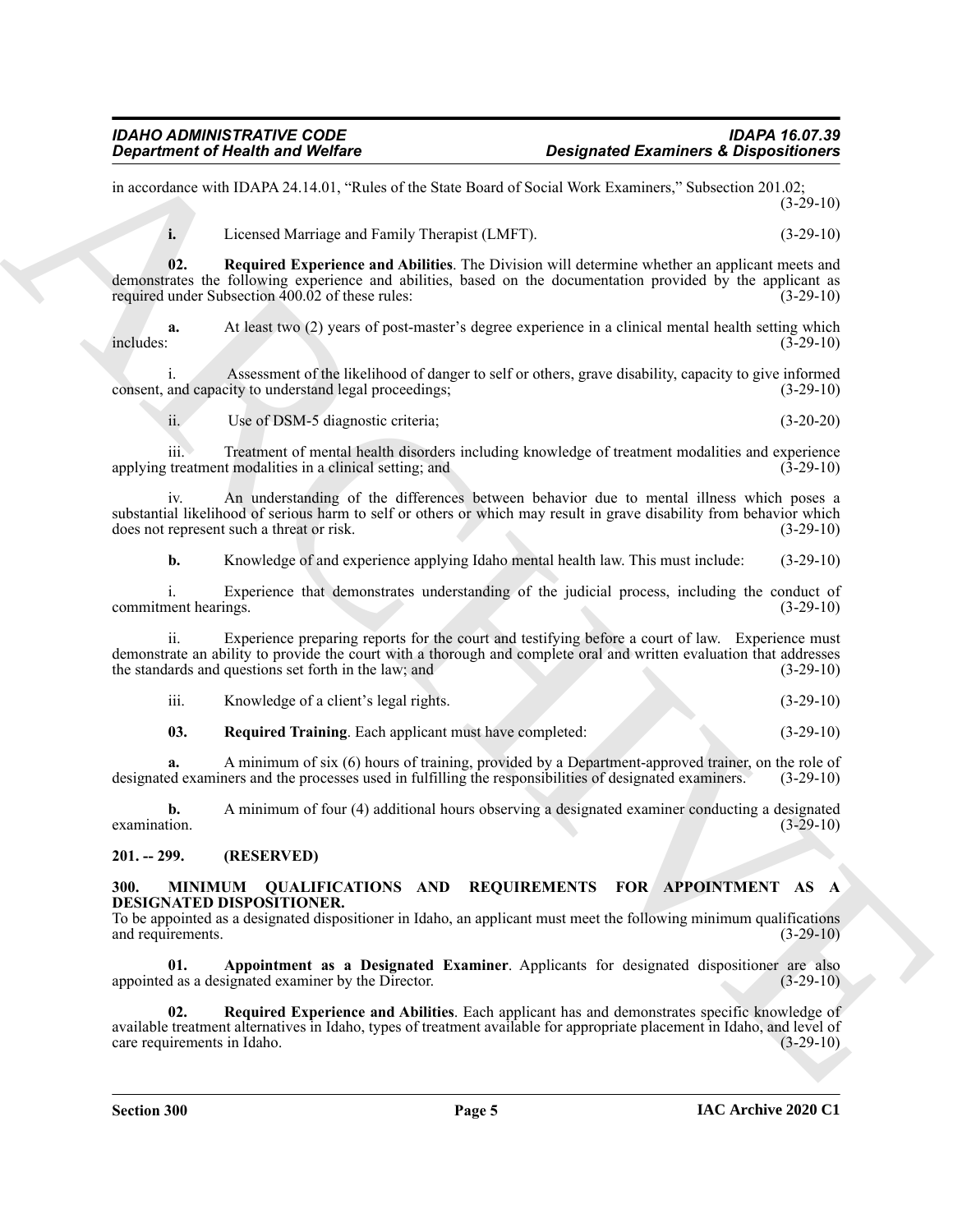#### <span id="page-5-0"></span>**301. -- 399. (RESERVED)**

#### <span id="page-5-2"></span><span id="page-5-1"></span>**400. PROCESS AND PROCEDURE FOR APPLICANTS SEEKING CONSIDERATION FOR AN INITIAL APPOINTMENT AS A DESIGNATED EXAMINER, DESIGNATED DISPOSITIONER, OR BOTH.**

Each applicant seeking an initial appointment as a designated examiner or designated dispositioner, or both, must submit the following information to the Regional Behavioral Health Program Manager of the region where they intend to practice or the State Hospital Administrative Director of the hospital at which they intend to practice.

 $(3-29-10)$ 

<span id="page-5-3"></span>**01. Complete an Application**. Each applicant must complete and sign an application using Department form HW-0790. (3-29-10)

**02. Provide Verification of Education, Training, Experience, and Criminal Background Check**. Each applicant must provide the Department with the following: (3-29-10)

<span id="page-5-5"></span>**a.** A current resume that documents:  $(3-29-10)$ 

i. The applicant's degree, the date the degree was awarded, and the school from which the degree was received; and

ii. How the applicant meets the requirements under Subsection 200.02 of these rules. (3-29-10)

**b.** A copy of the applicant's license. If the applicant is an LMSW, they must also provide a copy of the supervision plan approved by the Board of Social Work Examiners; (3-29-10)

**c.** Evidence of completion of the required ten (10) hours of training within sixty (60) days prior to the date of application in accordance with Subsection 200.03 of these rules showing the date(s), place(s), number of hours of training and the qualifications of the person(s) providing the training;  $(3-29-10)$ 

**d.** Documentation of a criminal history and background check clearance completed within ninety (90) he date of the application. (3-29-10) days of the date of the application.

#### <span id="page-5-6"></span>**03. Regional or Hospital Recommendation**. (3-29-10)

**a.** To be eligible for consideration and appointment as a designated examiner or designated dispositioner, or both, each applicant must receive a favorable recommendation from the Regional Behavioral Health Program Manager of the region where they intend to practice or the State Hospital Administrative Director of the hospital at which they intend to practice. (3-29-10)  $(3-29-10)$ 

Geographes of the shall wave Wolfers<br>
30. The main of Wolfers (Control in the shall can be a compared Examiner & Dispositioners<br>
31. The main of the shall be a comparison of the shall can be a comparison of the shall can **b.** Within thirty (30) days of the receipt of a completed and signed application, the Regional Behavioral Health Program Manager or the State Hospital Administrative Director will review the applicant's qualifications and, if satisfied, sign the application and forward it to the Division along with all the information provided by the applicant as required under Subsection 400.02 of this rule. (3-29-10) provided by the applicant as required under Subsection 400.02 of this rule.

#### <span id="page-5-4"></span>**04. Final Decision on Appointment**. (3-29-10)

**a.** Upon receiving a favorable recommendation in accordance with Subsection 400.03 of these rules, the Division will review each application for completeness and compliance with these rules. The review of the application will include such factors as the availability of funding, the degree of need in the regions and the state, and other factors, including the requirements under this rule. (3-29-10)

**b.** Upon completion of this review, the Division will make recommendations to the Director regarding appointments as designated examiner or designated dispositioner, or both. (3-29-10)

**c.** In accordance with Sections 66-317(5), 66-317(f), and 54-2303(a), Idaho Code, the Director has the authority to appoint applicants for designated examiner or designated dispositioner, or both, who meet the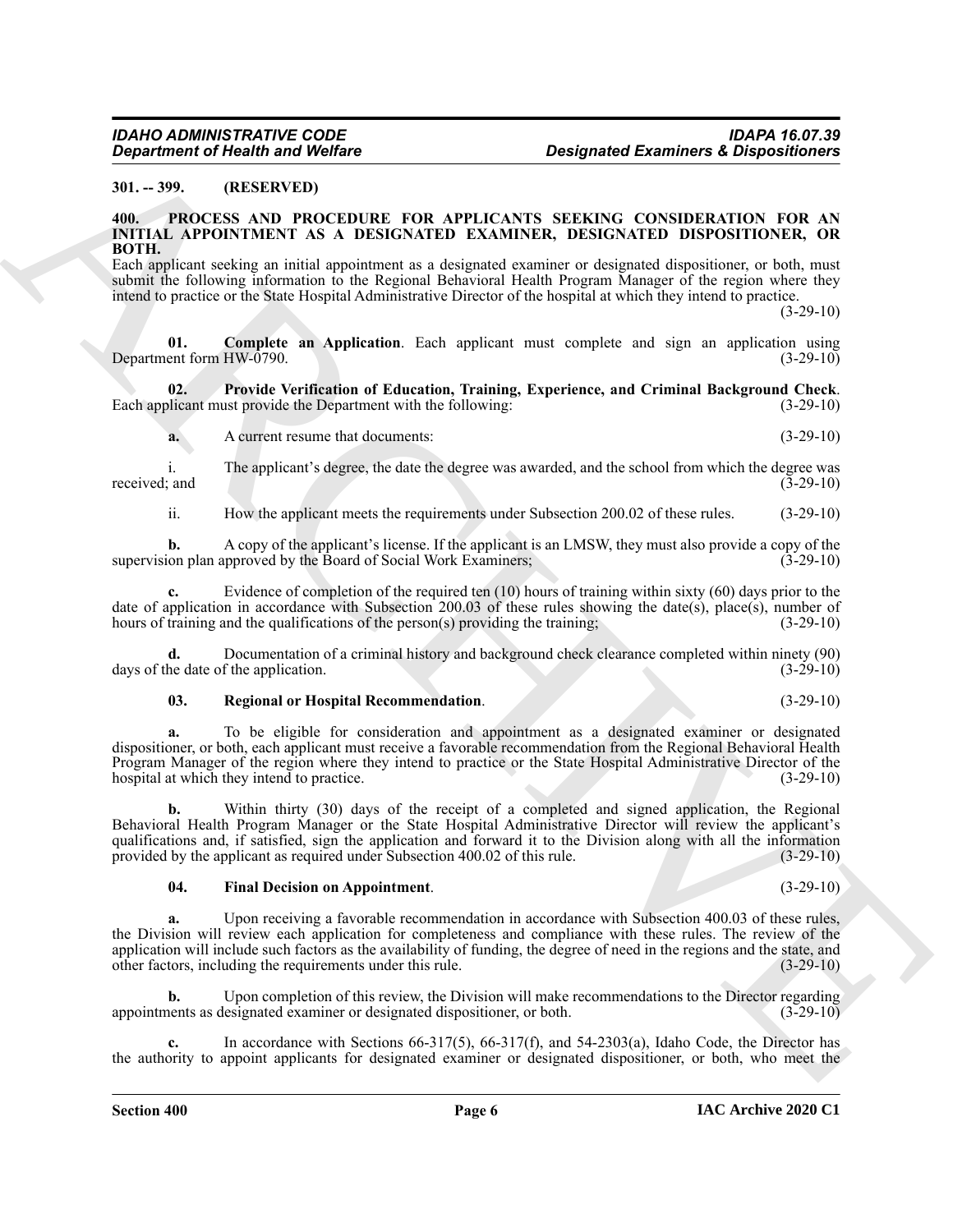requirements under these rules. (3-29-10)

**d.** The Division will notify each applicant in writing of the Department's decision within sixty (60) days of the date the application was received by the Division. Written notification of the Department's decision will also be sent to the Regional Behavioral Health Program Manager or State Hospital Administrative Director that rendered a favorable recommendation in accordance with Subsection 400.03 of these rules. (3-29-10)

#### <span id="page-6-0"></span>**401. -- 499. (RESERVED)**

#### <span id="page-6-4"></span><span id="page-6-1"></span>**500. DURATION OF APPOINTMENT AS DESIGNATED EXAMINER OR DESIGNATED DISPOSITIONER, OR BOTH.**

<span id="page-6-6"></span>**01. Initial Appointment**. Initial appointment of a designated examiner or a designated dispositioner, or both, expires one (1) year from the date of appointment, unless the designated examiner or designated dispositioner applies for, and is granted, reappointment in accordance with Section 600 of these rules. (3-29-10)

<span id="page-6-7"></span>**02. Reappointment**. Reappointment of an individual as a designated examiner or designated dispositioner, or both, expires two (2) years from the date of such appointment, unless the designated examiner or designated dispositioner applies for, and is granted, reappointment. (3-29-10)

<span id="page-6-5"></span>**03. Expiration of Appointment Upon Leaving Department Employment**. When an individual serving as a designated examiner, designated dispositioner, or both, leaves the employ of the Department, their appointment(s) expires the date their employment ends. They may reapply as a contractor under Section 600 of these rules. (3-29-10)

#### <span id="page-6-8"></span><span id="page-6-3"></span><span id="page-6-2"></span>**501. -- 599. (RESERVED)**

ARCHIVE **600. PROCESS AND PROCEDURE FOR APPLICANTS SEEKING CONSIDERATION FOR REAPPOINTMENT AS A DESIGNATED EXAMINER OR DESIGNATED DISPOSITIONER, OR BOTH.** Each applicant seeking reappointment as a designated examiner or designated dispositioner, or both, must submit the following information to the Regional Behavioral Health Program Manager of the region where they intend to practice or the State Hospital Administrative Director of the hospital at which they intend to practice. (3-29-10)

<span id="page-6-9"></span>**01. Complete an Application**. Each applicant for reappointment must complete and sign an on using Department form HW-0790. (3-29-10) application using Department form  $\text{H}W-0790$ .

<span id="page-6-10"></span>**02. Criminal History and Background Check Requirement for Individuals Appointed as a Designated Examiner or Designated Dispositioner Prior to January 1, 2009**. Each individual appointed as a designated examiner or designated dispositioner, or both, prior to January 1, 2009, must show documentation of a criminal history and background check clearance completed within ninety (90) days prior to the date of their application for reappointment. (3-29-10)

#### <span id="page-6-12"></span>**03. Regional or Hospital Recommendation**. (3-29-10)

**a.** To be eligible for consideration and reappointment as a designated examiner or designated dispositioner, or both, each applicant must receive a favorable recommendation from the Regional Behavioral Health Program Manager of the region where they intend to practice or the State Hospital Administrative Director of the hospital at which they intend to practice. (3-29-10)

**b.** Within thirty (30) days of the receipt of a completed and signed application, the Regional Behavioral Health Program Manager or the State Hospital Administrative Director will review the applicant's qualifications and, if satisfied, sign the application and forward it to the Division along with a copy of the applicant's current license. (3-29-10)

#### <span id="page-6-11"></span>**04. Final Decision on Reappointment**. (3-29-10)

**a.** The request for reappointment must be received by the Division at least sixty (60) days prior to the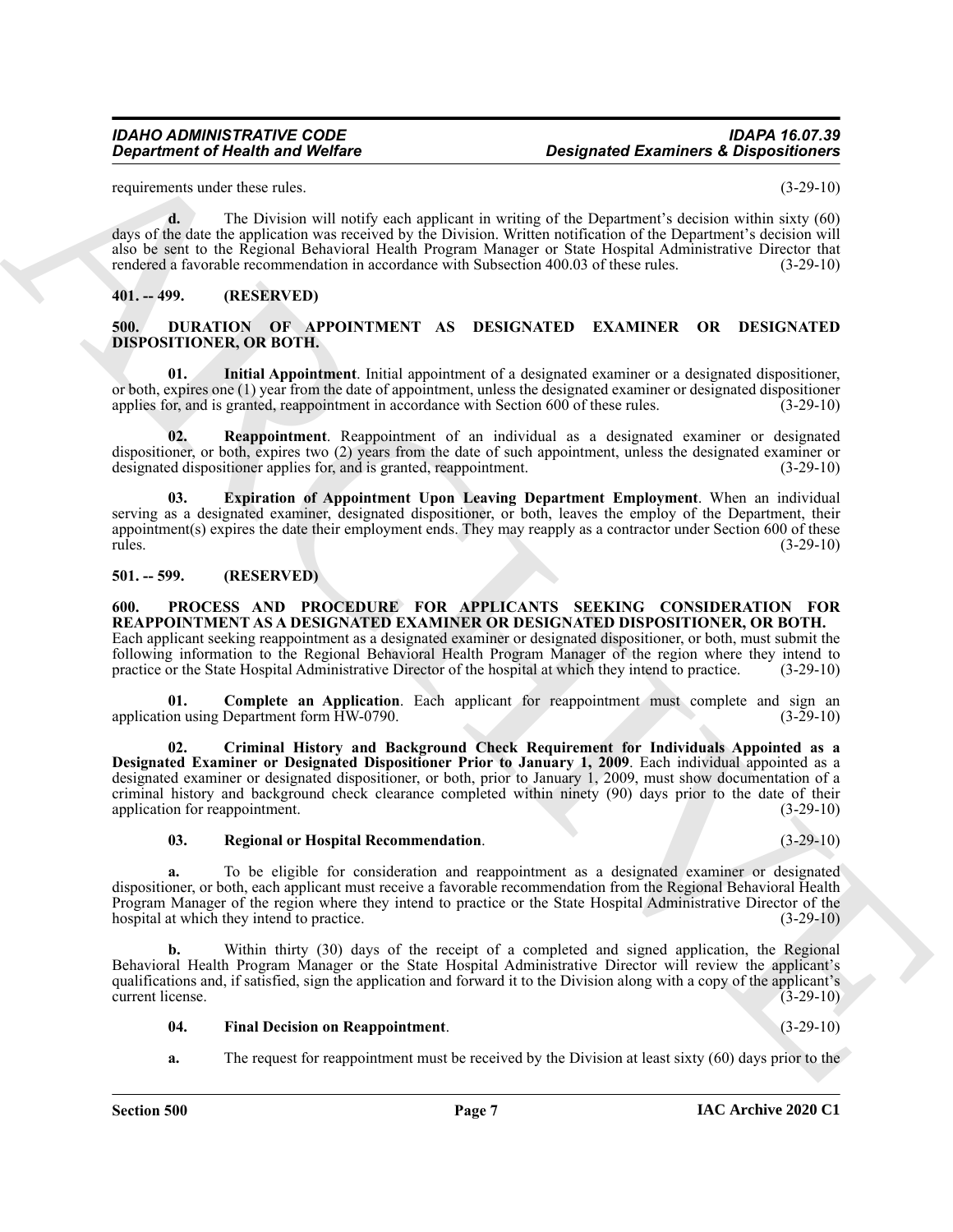expiration date of the previous appointment of the designated examiner or designated dispositioner. (3-29-10)

**Consideration of New York Proposition Considered Examines Christian Constrainers (Example 10.22-10)**<br>
Solution the second of the second of the second of the second of the second of the second of the second of the second **b.** The Division will notify each applicant in writing of the Department's decision within sixty (60) days of the date the application for reappointment was received by the Division. Written notification of the Department's decision will also be sent to the Regional Behavioral Health Program Manager or State Hospital Administrative Director that submitted the request for reappointment. (3-29-10)

**c.** If a designated examiner or designated dispositioner allows their appointment to expire, the applicant must reapply in accordance with the initial appointment requirements under Section 400 of this rule.

 $(3-29-10)$ 

### <span id="page-7-0"></span>**601. -- 699. (RESERVED)**

#### <span id="page-7-2"></span><span id="page-7-1"></span>**700. REVOCATION OF APPOINTMENT AS DESIGNATED EXAMINER OR DESIGNATED DISPOSITIONER, OR BOTH.**

The Department may deny, suspend, or revoke the appointment or reappointment of designated examiners and designated dispositioners, or both, in accordance with the following procedures: (3-29-10) designated dispositioners, or both, in accordance with the following procedures:

<span id="page-7-4"></span>**Emergency Denial, Suspension, Revocation of Appointment or Reappointment**. The Department will deny, suspend, or revoke appointment or reappointment, without prior notice, when conditions exist as to endanger the health or safety of any client. (3-29-10)

<span id="page-7-6"></span>**02. Written Request for Denial, Suspension, or Revocation of Appointment or Reappointment**. In the absence of an emergency, a written request from the Regional Behavioral Health Program Manager or State Hospital Administrative Director must be made to the Division. The request must state the reason(s) for the requested denial, suspension, or revocation of an appointment or reappointment. (3-29-10) denial, suspension, or revocation of an appointment or reappointment.

**03.** Grounds for Revocation of Appointment or Reappointment. The Department may deny, or revoke an appointment or reappointment for any of the following reasons: (3-29-10) suspend, or revoke an appointment or reappointment for any of the following reasons:

<span id="page-7-5"></span>

| Failure to comply with these rules.<br>а. | $(3-29-10)$ |
|-------------------------------------------|-------------|
|-------------------------------------------|-------------|

**b.** Failure to furnish data, information, or records as requested by the Department. (3-29-10)

**c.** Revocation or suspension of the applicant's professional license. (3-29-10)

**d.** Refusal to participate in a quality assurance process as requested by the Department. (3-29-10)

**e.** Inadequate knowledge or performance as demonstrated by repeated substandard peer or quality e reviews.  $(3-29-10)$ assurance reviews.

**f.** Misrepresentation by the applicant in their application, or in documents required by the Department, or by an appointee in which there is a criminal, civil, or administrative determination that they have misrepresented the facts or the law to the court or administrative agency. (3-29-10) misrepresented the facts or the law to the court or administrative agency.

**g.** Conflict of interest in which an appointee exploits their position as a designated examiner or designated dispositioner for personal benefit. (3-29-10)

**h.** A criminal, civil, or administrative determination that an appointee has committed fraud or gross ce in their capacity as a designated examiner or designated dispositioner. (3-29-10) negligence in their capacity as a designated examiner or designated dispositioner.

**i.** Substantiated disposition of a child protection referral or adult protection referral. (3-29-10)

**j.** Failure to correct within thirty (30) days of written notice, any unacceptable conduct, practice, or as determined by the Department to be detrimental to public health or safety.  $(3-29-10)$ condition as determined by the Department to be detrimental to public health or safety.

<span id="page-7-3"></span>**04. Appeal of Department Decision**. Applicants may appeal a Department decision to deny, suspend,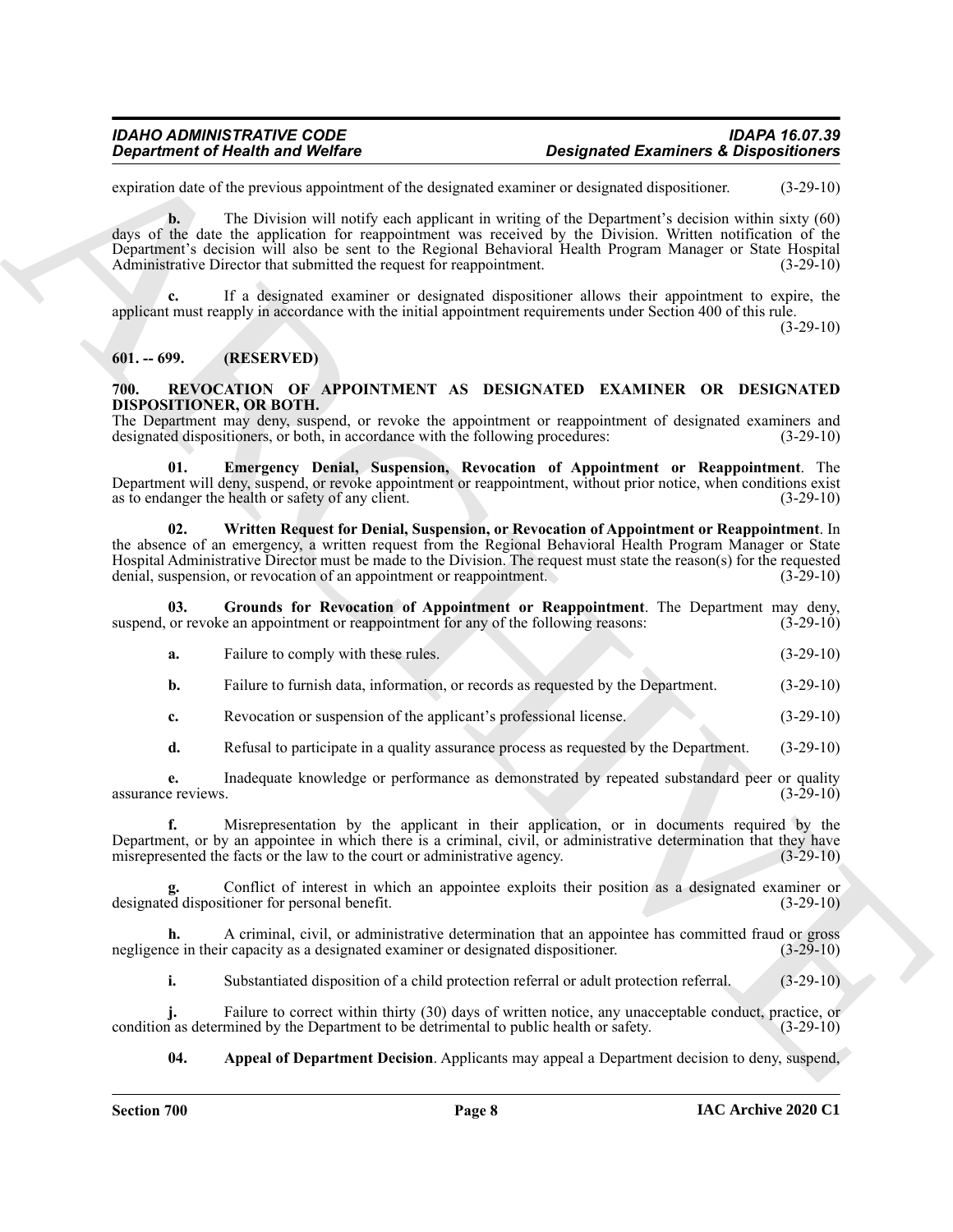<span id="page-8-1"></span>or revoke an appointment in accordance with IDAPA 16.05.03, "Contested Case Proceedings and Declaratory Rulings." (3-29-10) Rulings." (3-29-10)

Despite de la contratte de la contratte de la Christian de la Christian de la Christian de la Christian de la<br>
Romanie de la contratte de la Christian de la Christian de la Christian de la Christian de la Christian de la<br> **05. Reapplication for Appointment**. Following denial, suspension, or revocation of appointment or reappointment, the same appointee may not reapply for appointment for a period of one (1) year after the effective date of the action.  $(3-29-10)$ 

<span id="page-8-0"></span>**701. -- 999. (RESERVED)**